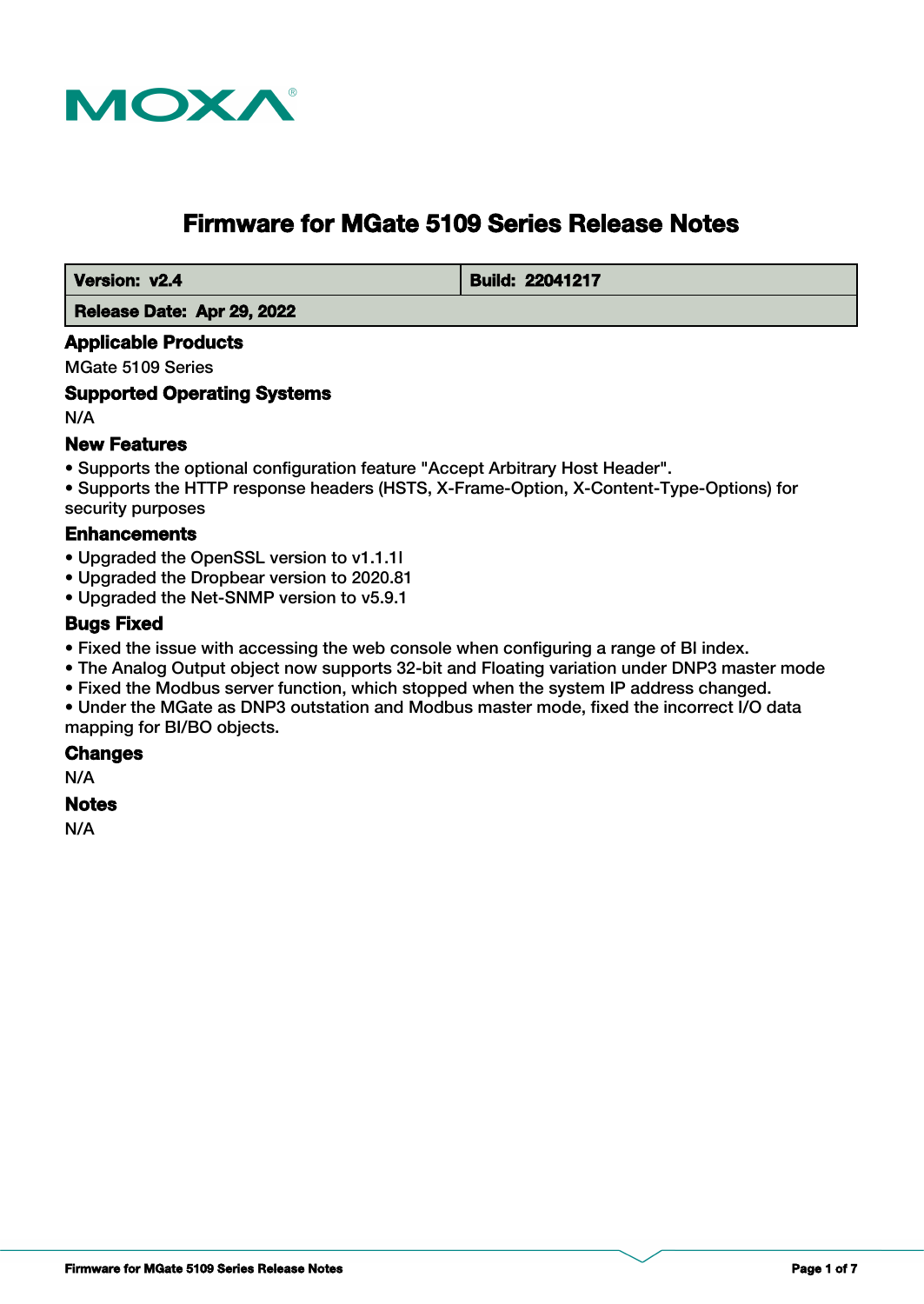

 **Version: v2.3 Build: Build 21020513**

 **Release Date: Mar 02, 2021**

### **Applicable Products**

N/A

### **Supported Operating Systems**

N/A

### **New Features**

• Supports MCC Tool.

• Added customized configuration to the status monitoring start address in Modbus RTU/ASCII slave or Modbus TCP server mode.

#### **Enhancements**

- Supports MXconfig v2.6 and MXview v3.2.
- Enhanced log table placement.
- Enhanced cipher suite.
- Upgraded SQLite version to v3.33.0.

### **Bugs Fixed**

• Fixed the point index in the Analog Output request when the configured point index is over 255 in DNP3 master mode.

- Fixed the incorrect LED display issue.
- Fixed the issue that the system gets stuck when the IP setting begins with a zero digit.
- Fixed the command injection cybersecurity vulnerability with a built-in web console UI.
- Fixed CVE-2019-11477.
- Fixed CVE-2011-1473.
- Fixed the memory leak when receiving the wrong LLDP packets continuously.

### **Changes**

- The default setting for the Telnet console has been disabled.
- Extended the length of the email alert username.
- Changed the default TCP/IP keep alive check timeout to 1 minute.

### **Notes**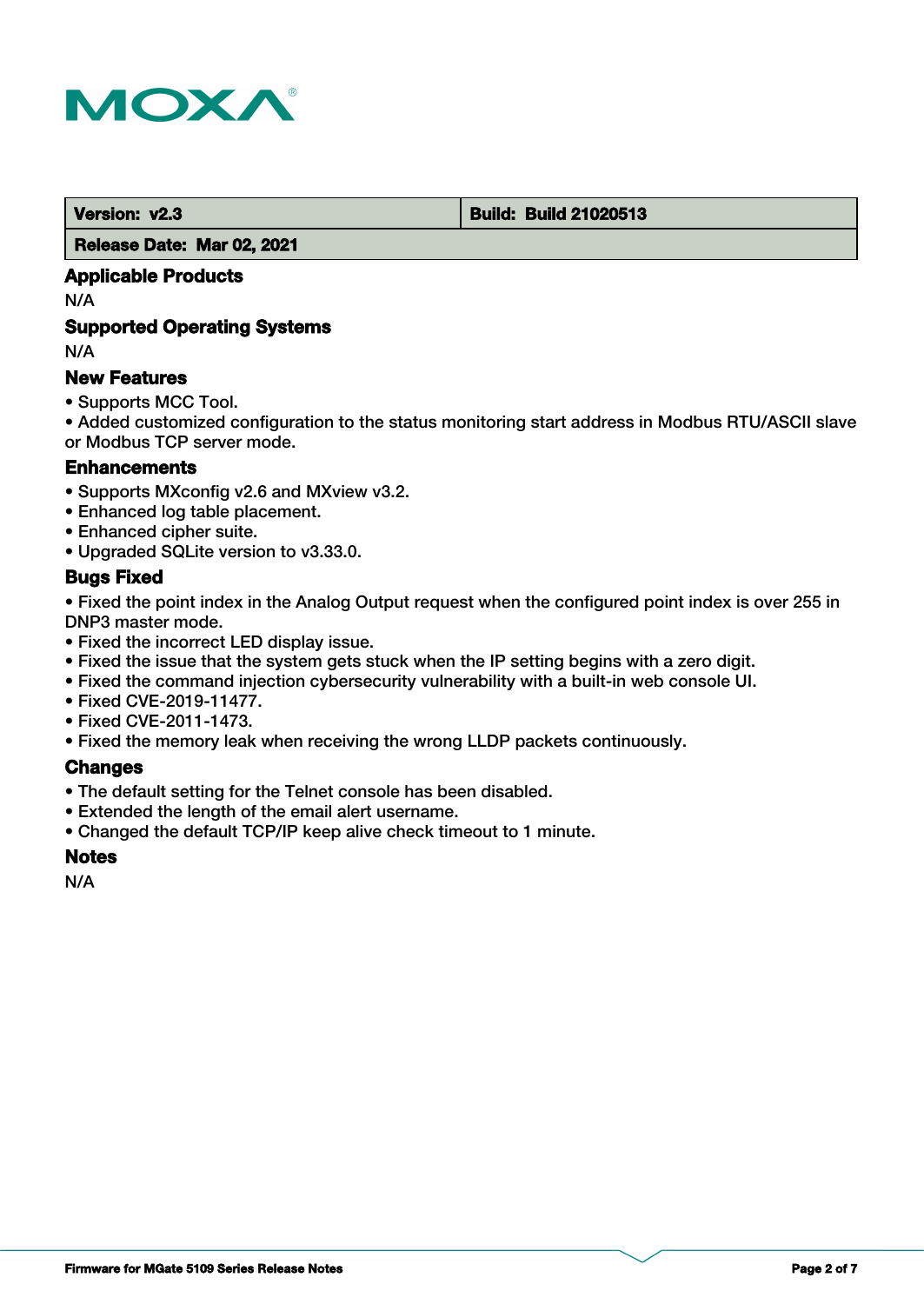

**Version: v2.2 Build: N/A** 

 **Release Date: Apr 09, 2020**

### **Applicable Products**

N/A

### **Supported Operating Systems**

N/A

### **New Features**

N/A

### **Enhancements**

 • The objects of Analog Input and Analog Output support single-precision floating variation under DNP3 outstation mode.

• The Analog Output object supports 32-bit variation under DNP3 outstation mode.

• The Counter Event and Analog Input Event support variations with time tag under DNP3 outstation mode.

• The Static objects support start-stop qualifier code in reading the direction under DNP3 outstation mode.

• The Event objects support limited quantity qualifier code in reading the direction under DNP3 outstation mode.

• The Analog Input object supports single-precision floating-point variation under DNP3 master mode.

#### **Bugs Fixed**

• Implemented a timeout mechanism for the DNP3 TCP connection.

#### **Changes**

N/A

#### **Notes**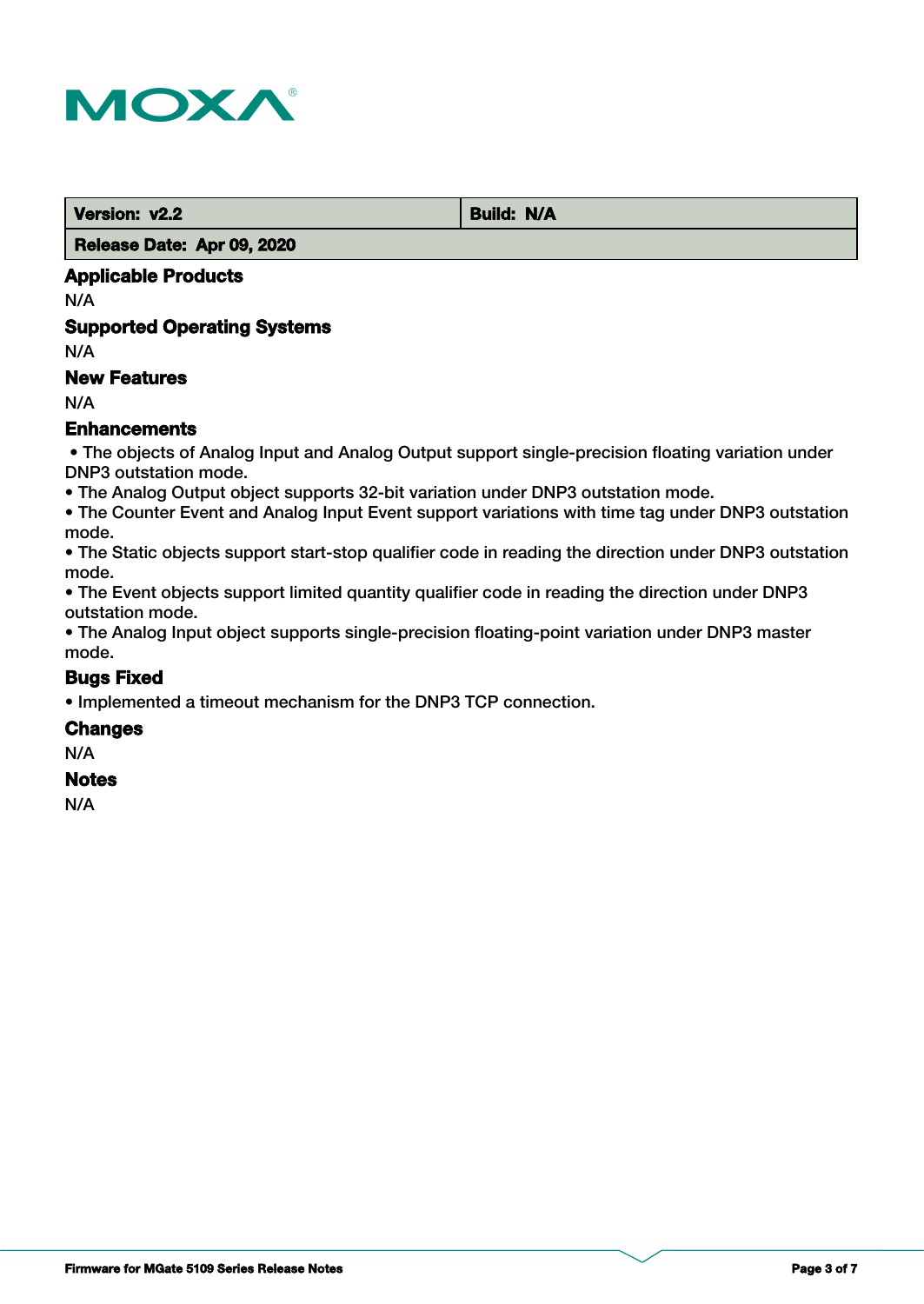

 **Version: v2.1 Build: Build: Build 19052722** 

 **Release Date: Jul 02, 2019**

### **Applicable Products**

MGate 5109, MGate 5109-T

### **Supported Operating Systems**

N/A

### **New Features**

N/A

### **Enhancements**

• Upgraded OpenSSL version to v1.1.1b.

• Upgraded Net-SNMP version to v5.7.3.

### **Bugs Fixed**

• The MGate as a DNP3 Master would not update the object values when receiving a package with IIN1.5=1.

• Changed initial sequence number from 0 to 1 under DNP3 Master mode.

### **Changes**

N/A

### **Notes**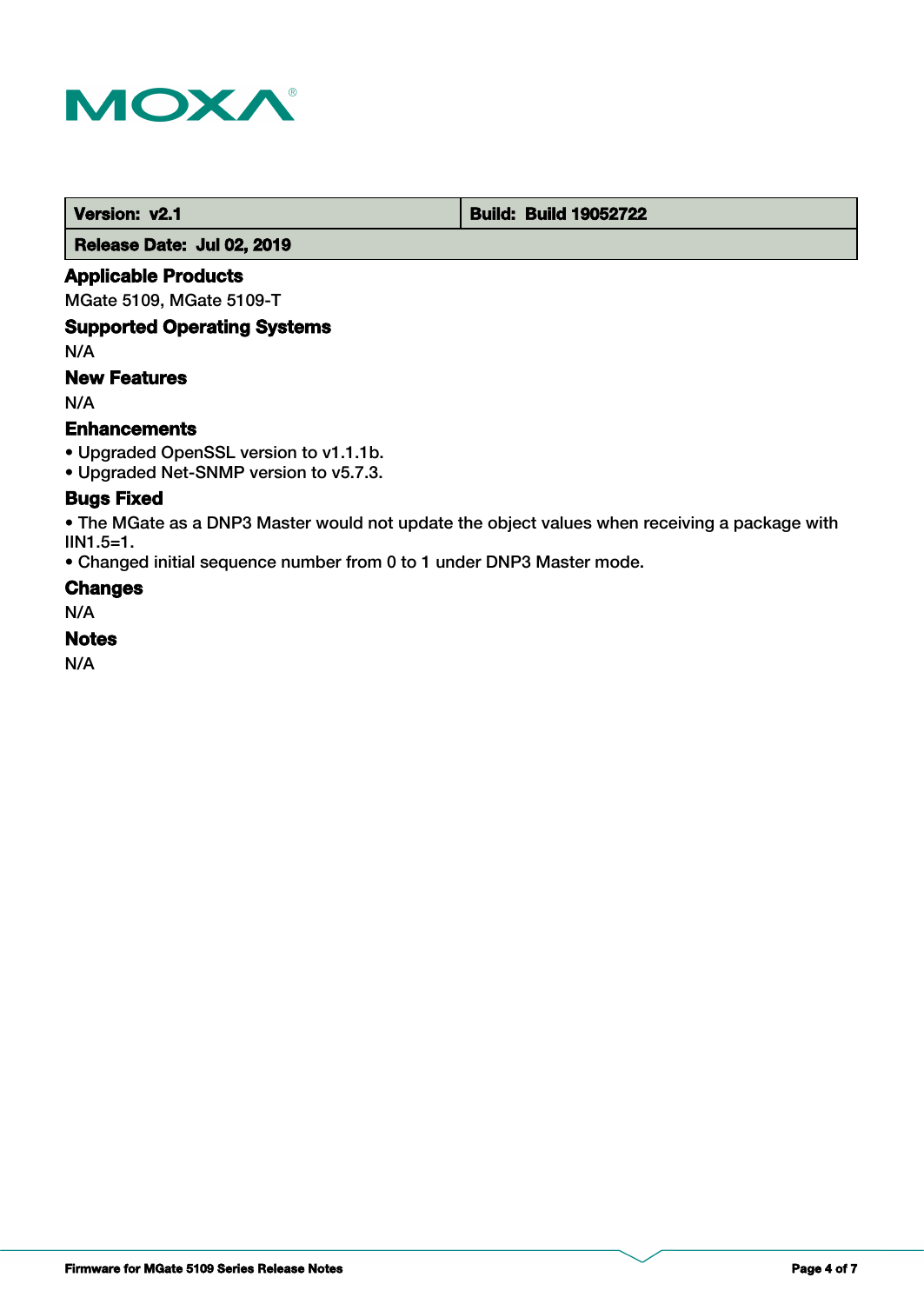

### **Version: v2.0 Build: Build: Build 18091119**

 **Release Date: Jan 09, 2019**

### **Applicable Products**

MGate 5109, MGate 5109-T

## **Supported Operating Systems**

N/A

### **New Features**

- Supports new hardware rev. v1.1.0.
- Supports Accessible IP additional restrictions.

### **Enhancements**

N/A

# **Bugs Fixed**

N/A

### **Changes**

N/A

### **Notes**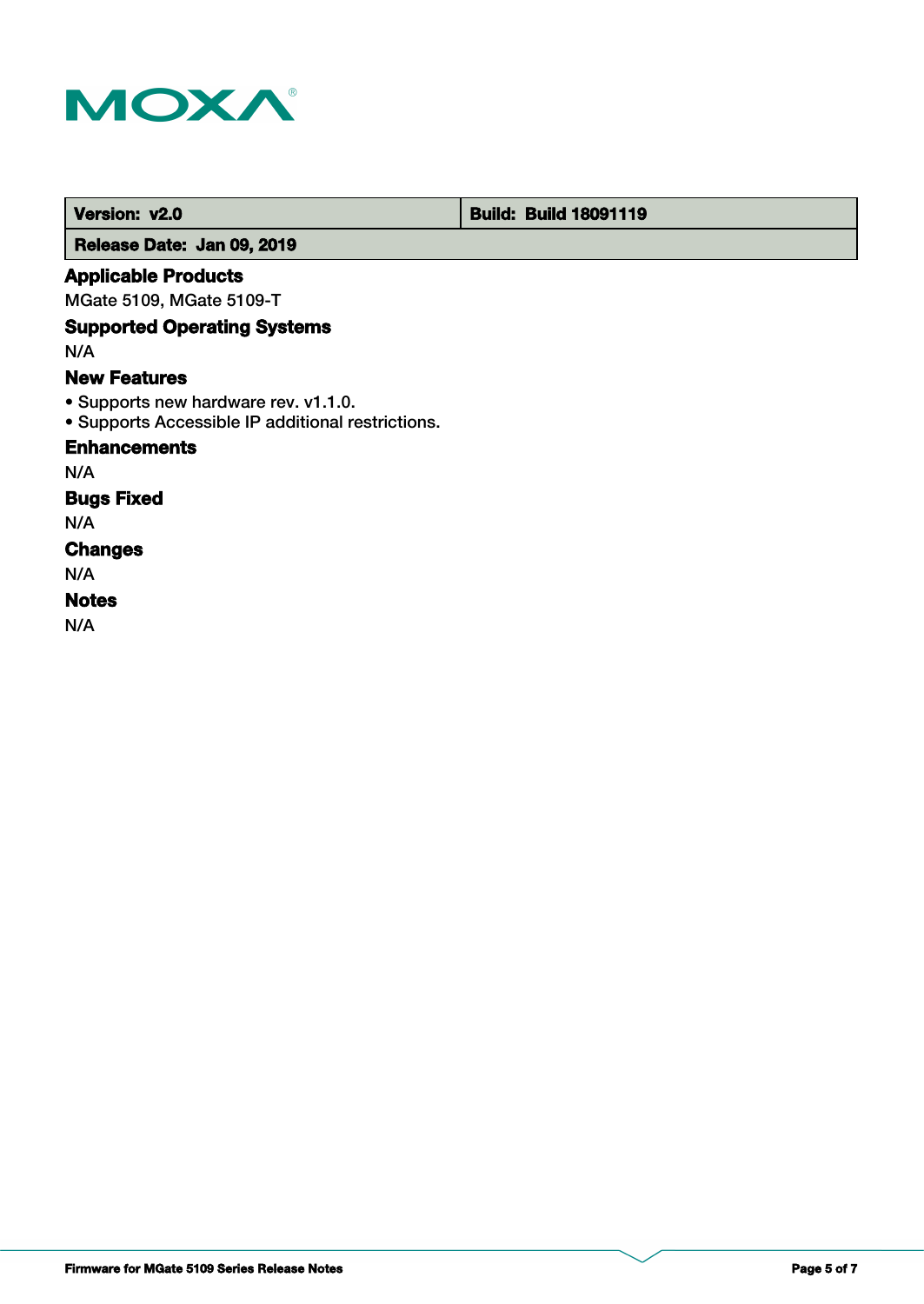

#### **Version: v1.3 Build: Build 16100717**

 **Release Date: Nov 11, 2016**

### **Applicable Products**

MGate 5109, MGate 5109-T

### **Supported Operating Systems**

N/A

### **New Features**

- When the NTP time server and DNP outstation time sync are both opened, a warning will occur.
- Added a new config item DNP outstation time sync (enable/disable). Before, the DNP outstation had to do time sync.
- Added DNP outstation time sync events to log.

#### **Enhancements**

- Improved security of TCP sequence number.
- Improved beeper behavior in DHCP mode.
- Changed the DNP3 outstation event buffer from 100 to 1000.
- Implemented a DNP3 master auto time sync configuration to avoid the DNP master having to do a time sync each time it received IIN need time request.

• Changed auto logout range. Removed option "0"(disable).

### **Bugs Fixed**

• AutoDetection in MB transparent page may be blocked when the window is closed.

• Counter/Frozen Counter in DNP outstation diagnose page only showed 32-bit format. Now it may show 16bit or 32bit by config.

- When using the wizard to set DNP3 config, part of the config items would be set to 0.
- Byte order between Modbus and DNP3 does not match.
- Even though the length of the Modbus master command is smaller than DNP3 outstation point, user is allowed to create a mapping between the command and the point.

#### **Changes**

N/A

#### **Notes**